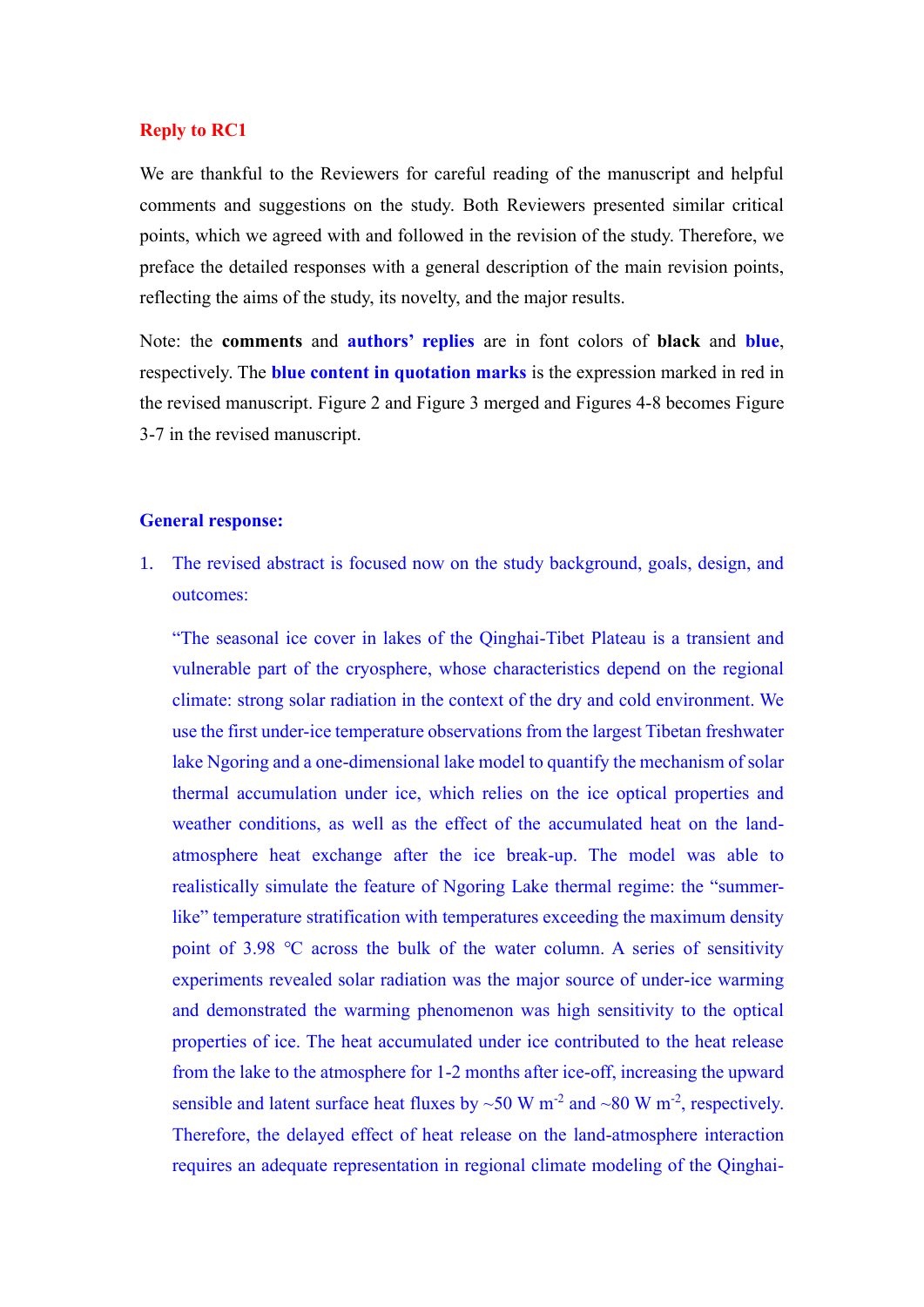Tibet Plateau and other lake-rich alpine areas."

2. We have deeply revised Introduction and Discussion/Conclusion to better outline the study's aims and its major outcomes. In particular, we state in Introduction that:

"we adopt for this study a "classical" two-equation turbulence modeling approach proving its reliability in decades of studies on the environmental turbulent fluid dynamics. The one-dimensional model LAKE implements the approach in application to lake dynamics and was applied previously to different lakes (Stepanenko et al., 2011, 2016; Guseva et al., 2016). We combine modeling with in situ observations from Ngoring Lake, data on weather forcing and remote sensing to: (i) test the ability of a one-dimensional lake model LAKE to simulate temperature and stratification driven by intense solar heating in ice-covered Lake Ngoring; (ii) conduct series of sensitivity experiments aimed at revealing the role of meteorological forcing and ice optical properties in lake temperature and mixing regime; and (iii) reveal the effects of temperature distribution before ice breakup on lake heat storage and lake- atmosphere heat transfer."

3. As one of the major novel outputs of the study, we mention in Conclusions:

"An important consequence of the under-ice solar heat accumulation consisted in increased sensible and latent heat releases in the subsequent open-water phase. According to the model results, the effects on the surface fluxes of Ngoring Lake lasted for 59-97 days after the ice melt and increased the upward latent and sensible surface heat fluxes up to ~80 W m<sup>-2</sup> and ~50 W m<sup>-2</sup>, respectively. Herewith, the phenomenon of under-ice solar heating may have a significant effect on the landatmosphere interaction on regional scales and has to be accounted for in coupled climate models."

4. In the revised study, we focus on the major factors affecting the penetration of solar radiation under lake ice, and later heat release from the water column to the atmosphere after the ice melt.

We hope that these changes have resolved the conceptual issues raised by the Reviewers and provided the study with the right context. Detailed responses and descriptions of changes are given below.

⚫ I think this paper is trying to understand how solar radiation influences thermal stratification under lake ice on a large lake on the Tibetan Plateau. This is an admirable goal, but it isn't clear what the novelty of this paper is. I would say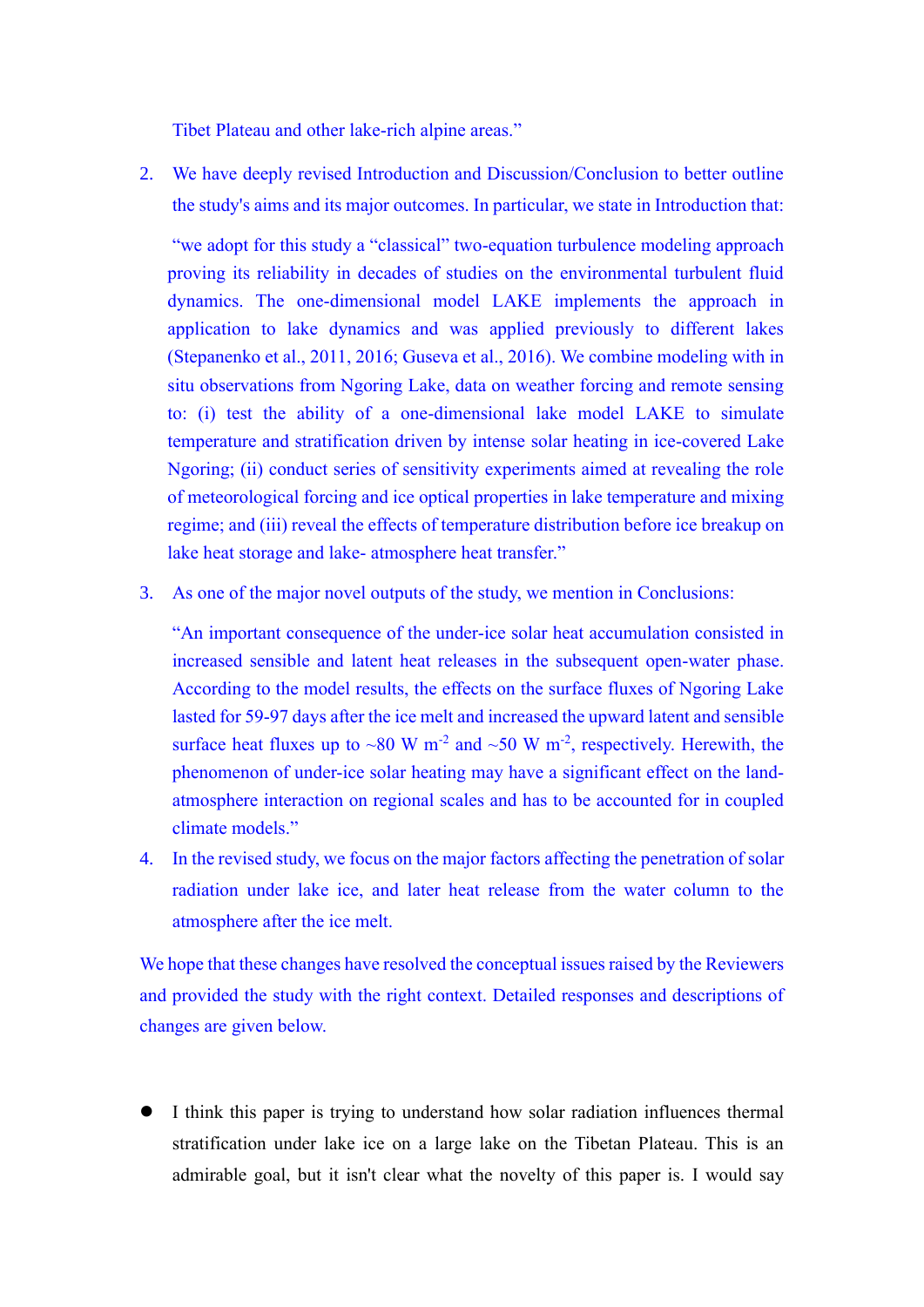aspects of this process are well known, and hence introduction needs to better review existing literature and make it clearer what new contribution in this work. I would say it is well known that over winter lakes warm up under ice. This is a key point in the highly cited 2012 review by Kirillin (Who is one of the co-authors on this paper!)

Kirillin, Georgiy, Matti Leppäranta, Arkady Terzhevik, Nikolai Granin, Juliane Bernhardt, Christof Engelhardt, Tatyana Efremova et al. "Physics of seasonally icecovered lakes: a review." Aquatic sciences 74, no. 4 (2012): 659-682.

Specifically, they introduce idea of Winter I and winter II as periods where heating is dominated by benthic heating (early winter) or solar radiation (late winter). I would say your lake is completely consistent with a long winter II dynamic. Another paper to better review is the GRL paper by Yang et al (2021), who introduce idea of cryomictic and cyrostratified lakes. Based on Figure 4 the lake on TP is windier than lake on Nordic tundra. there is no information on size of Kilpisjärvi Lake, but I assume that is much smaller than 610 km<sup>2</sup> Ngoring Lake (which is almost same size as  $720 \text{ km}^2$  Lake Simcoe). Based on Yang et al  $(2021)$ you'd expect Ngoring Lake to be cryomictic and start winter near 0 ℃ before it warms up, whereas the smaller less windy Kilpisjärvi Lake to start winter nearer 4 ℃ as a cryostratified lake. I think the novelty of paper needs to be discussed in context of these two papers — This would change statement in abstract about warming dynamics that "The lake water temperature was observed to be generally rising during the ice-covered period from November 2015 to April 2016. This phenomenon appeared in the whole water column, with slowing in deep water and accelerating in shallow water before ice melting. The process is different from lowaltitude boreal lakes. There are few studies on its mechanism and effects on lakeatmosphere interaction."

**Reply:** Thanks for your detailed consideration and constructive comments. Your advice improved the total quality of the manuscript. I have read the two articles carefully. We took your comments in deep consideration and revised the manuscript which we hope meet with approval. The **novelty** of this article is mainly reflected in the following three aspects:

1) In this paper, not only the influence of solar radiation on the warming up of underice water temperature was analyzed, but also the influence of other factors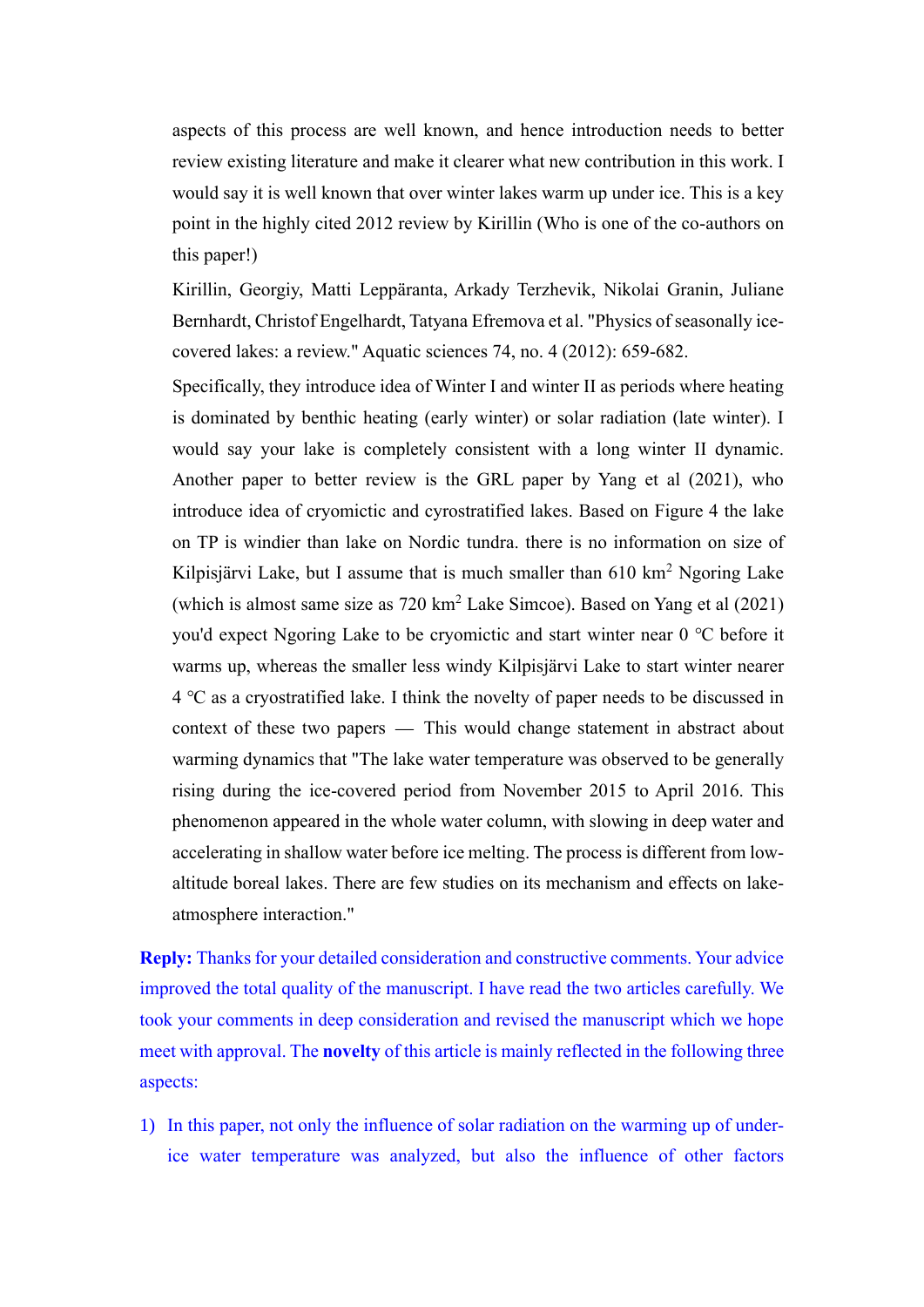(meteorological conditions and main physical parameters) was first quantitatively for the warming phenomenon.

**2)** Lakes with large surface area in mid-latitudes, especially those in dry continental climate zones, are snowless in winter. Winter II dominates the entire ice-covered period. During which convection mixing by radiative heating of upper water is dominant (Kirillin et al., 2012).

According to the maximum depth, surface area and wind speed, the lake can be divided into two types which are cryostratific and cryomictic lakes. The premise of two types is that the lake temperature does not exceed 4 ℃ (Yang et al., 2021).

Consistent with lakes of Winter Ⅱ, solar radiation continued to heat up water during ice-covered period in Ngoring Lake. However, the upper water temperature in lakes of Winer Ⅱ is less than 4 ℃ due to the heating is not intense enough, which in Ngoring Lake is more than 4 °C because of strong solar radiation.

Ngoring Lake mixed evenly when ice formed, that is consistent with cryomictic lakes. However, cryomictic lakes was mixed evenly until melting and the water temperature was less than 4 ℃. While Ngoring Lake was mixed evenly in the early ice-covered stage and over 4 °C in the late stage, lake stratified after that.

3) The common lake model CLM-Lake and Flake applied into the Tibetan Plateau could not simulate this phenomenon, so the LAKE model that could do this was introduced into the study. If there was no the suitable lake model for the process simulation, it will hinder the study of the effect of plateau lakes on the atmosphere.

The information about Kilpisjärvi Lake is shown below:

Kilpisjärvi Lake (69.05º N, 20.83º E, 473 m a.s.l.) is an Arctic tundra lake with average depth of 19.5 m and maximum depth of 57 m. The lake has a surface area of  $37 \text{ km}^2$ . It is a cryostratified lake.

The statement in abstract about warming dynamics is unchanged, but the uniqueness is presented. The abstract not repeated here has been revised as the general response.

# **Specific comments**

⚫ The section from lines 79 to 104 needs to be completely rewritten. There is no need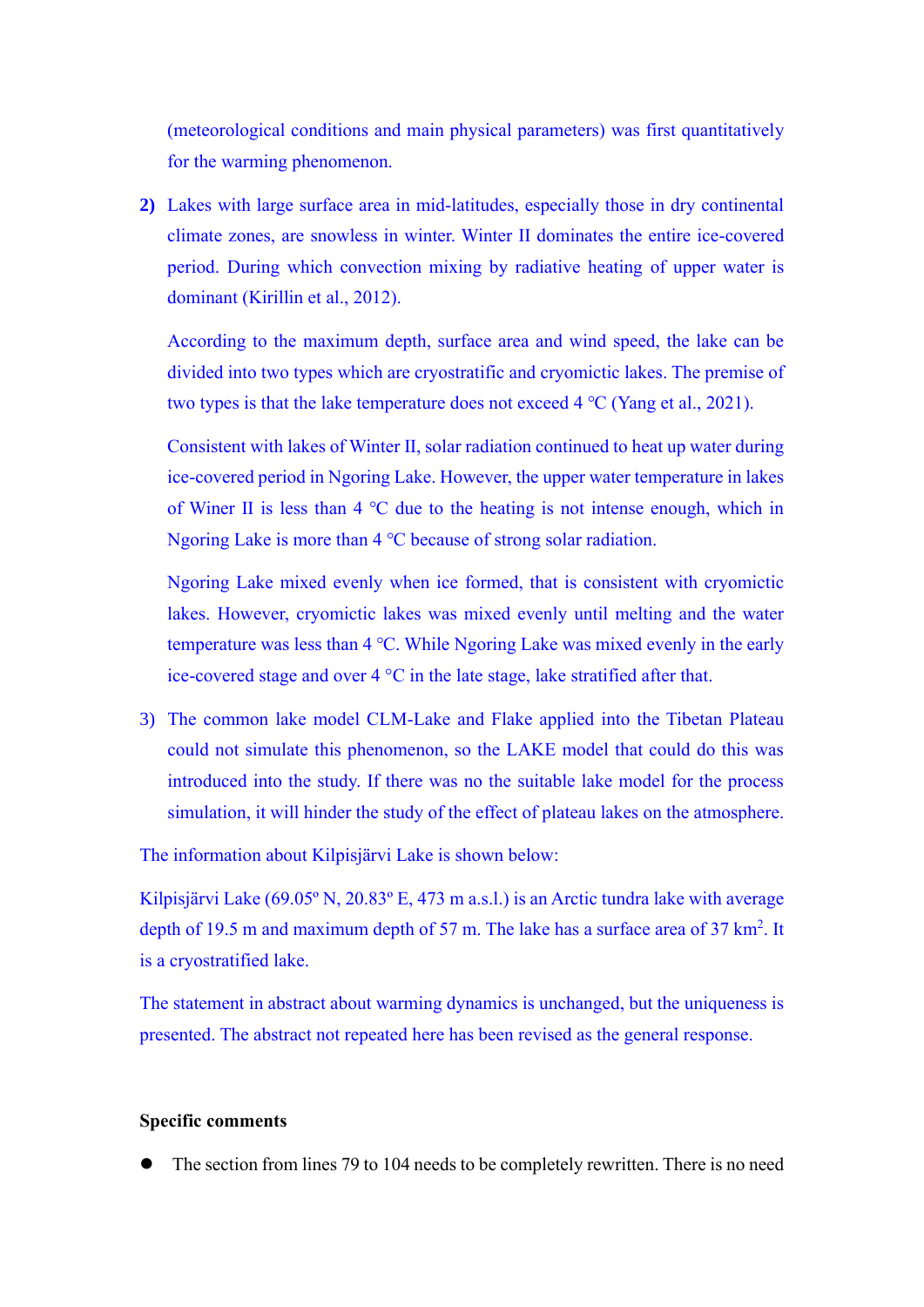to discuss Lake Kivu which is a tropical merimoctic lake. If you want to talk about lake catergorisations, I recommend starting with

Lewis Jr, W. M. (1983). A revised classification of lakes based on mixing. Canadian Journal of Fisheries and Aquatic Sciences, 40(10), 1779-1787.

Then discuss 2012 of Kirillin and 2021 GRL paper by Wang et al. The other papers on winter dynamics of TP need to be better reviewed including

Wang, J., Huang, L., Ju, J., Daut, G., Ma, Q., Zhu, L., Haberzettl, T., Baade, J., Mäusbacher, R., Hamilton, A. and Graves, K., 2020. Seasonal stratification of a deep, high-altitude, dimictic lake: Nam Co, Tibetan Plateau. Journal of Hydrology, 584, p.124668.

**Reply:** Thank you and follow your recommendation. I have deleted the discussion about Kivu Lake and talked about lake categorizations starting with Lewis. Then focused on description of typical processes of under-ice stratification, the differences in lakes on the Qinghai-Tibet Plateau, and application of existing lake models in underice water.

The introduction has changed to the following:

"Seasonal lake ice is a part of the cryosphere, gaining recent attention from researchers due to its sensitivity to climate change (Kirillin et al., 2012; Sharma et al., 2020). The duration of ice cover affects the stability and vertical mixing of lakes, as well as the lake-atmosphere matter and energy exchange (Rösner et al., 2012; Efremova et al., 2013; Ramp et al., 2015). Ice cover regulates lake biochemical indicators, such as the concentration of dissolved oxygen, nitrogen, and phosphorus, changing the biochemical reaction rate and affecting the water quality and distribution of aquatic organisms (Weitere et al., 2010; Dokulil, 2013; Li et al., 2015a; Hardenbicker et al., 2016). Shortening of the ice season has been observed worldwide (Sharma et al., 2019; Dauginis and Brown 2021) and attributed to anthropogenic warming (Grant et al., 2021). Future climate predictions indicated the accelerated reduction of seasonal lake ice, especially pronounced in the lake-rich Arctic regions (Brown and Duguay 2011). Global assessment of seasonal lake ice changes requires quantification of the major heat sources and sinks on seasonal to climatic time scales. While the major prerequisite for the ice cover development is sufficient long season with air temperature below the freezing point of water, the heat budget of ice-covered lakes varies with latitude and altitude, depending strongly on the available solar radiation, the latter being the major source of heat for under-ice lake water (Kirillin et al., 2012). During the polar night in the Arctic and temperate lakes covered by snow, the solar heating is minor and the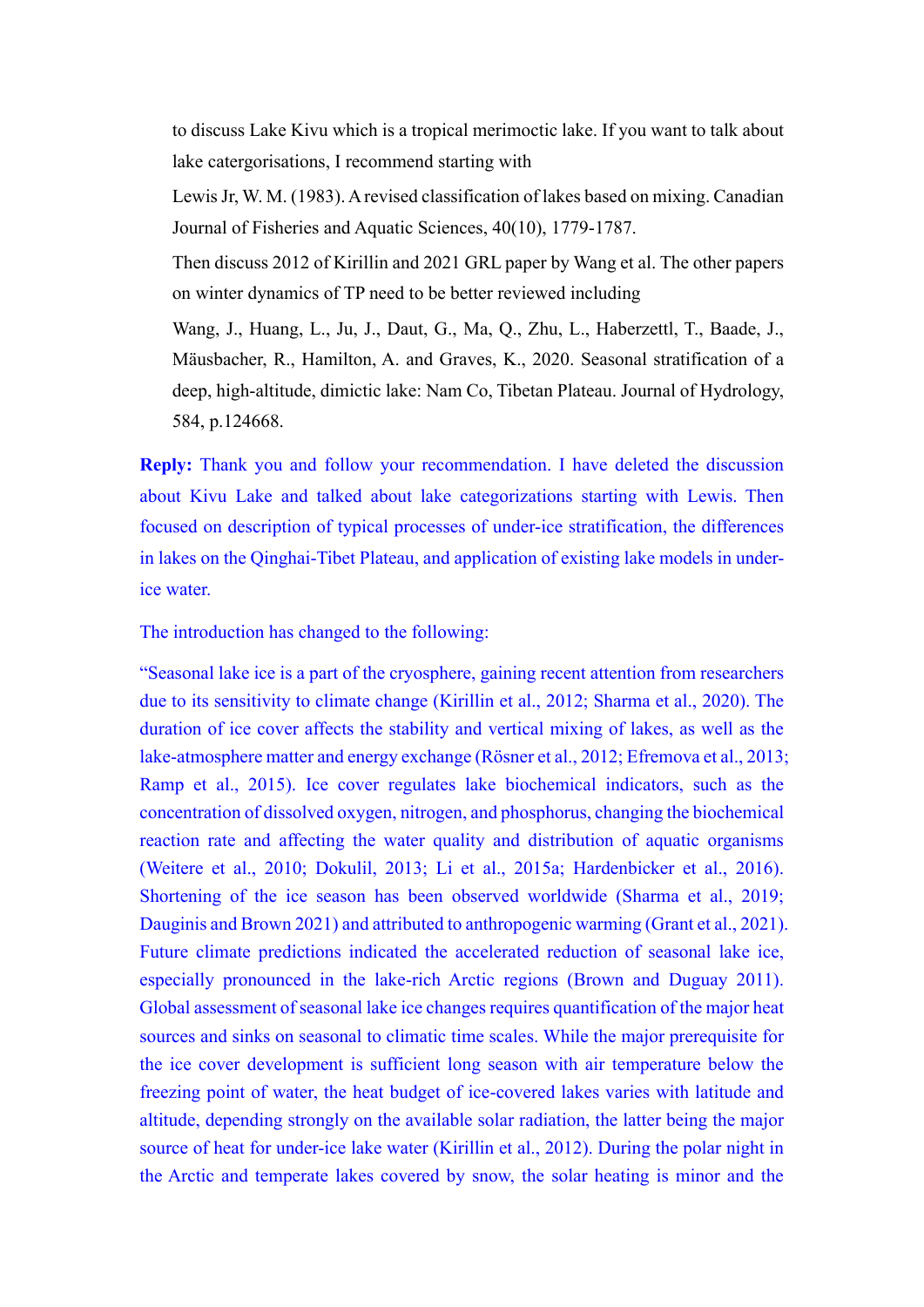bottom sediment is the main heat source (Winter I according to Kirillin et al., 2012); at later stages of the ice season (Winter Ⅱ), as the snow melts, solar radiation becomes to the main heat source governing thermal stratification and mixing under ice and the melting process at the ice base (Kirillin et al., 2018, 2020). Further, lakes with seasonal ice cover can be divided into cryomictic and cryostratified according to their maximum depth, surface area, and wind speed (Yang et al., 2021). In dry and cold areas with little snow, winter II can occupy the entire ice-covered period (Kirillin et al., 2012), making solar radiation to be the major factor affecting the lake ice regime. The situation is relevant to the alpine lakes.

In particular, the largest alpine lake system of the Qinghai-Tibet Plateau (TP), the highest plateau on Earth with an average altitude of 4000-5000 m ensures a high amount of solar radiation and low winter precipitation. The TP is covered by more than 1400 lakes with an area larger than 1 km<sup>2</sup>, and the total lake area is more than  $5 \times 10^4$  km<sup>2</sup>, accounting for 57.2 % of that in China (Wan et al., 2016; Zhang et al., 2019). Recent studies reported the first observations from ice-covered Tibetan lakes, indicating the major role of solar radiation in their thermal regime (Wang et al., 2021). Water temperatures in Lakes Bangong Co and Nam Co constantly increased during the icecovered period, with a stronger increase in shallower Bangong Co (Lazhu et al., 2021). Observations in meromictic Dagze Co Lake demonstrated stable temperatures in the early ice-covered period start warming only in the late ice-covered period, conditioned by the high water salinity (Wang et al., 2014; Lazhu et al., 2021). Salinity has a strong influence on the temperature and mixing regime of all three abovementioned lakes, by altering their density stratification and vertical heat transport. Among freshwater lakes in the TP, Ngoring Lake is the largest one (Kirillin et al. 2017, Wen et al. 2022). Kirillin et al. (2021) found strong solar radiation under ice cover heating the entire lake water column to the maximum freshwater density temperature  $(\sim 3.98 \text{ °C}, T_{md})$  more than a month before the ice breakup—the situation never found in lowland freshwater lakes. As a result, strong heat release from water to the ice base turned into the major factor governing the ice melt, with the water temperature under ice achieving 6 °C. This radiation-dominated regime, differing dramatically from the typical heat budget known from earlier studies on ice-covered lakes, does not fall under the framework of the Winter I/Winter II classification, nor can be characterized in terms of cryomictic/cryostratified conditions. Quantification of the resulting heat balance and thermal stratification characteristic of alpine conditions is the subject of the present study.

Due to the harsh environment of the TP and difficulties in collecting field observations, numerical models are often used to investigate phenomena and mechanisms of TP lakes. At present, the widely used lake models are the FLake model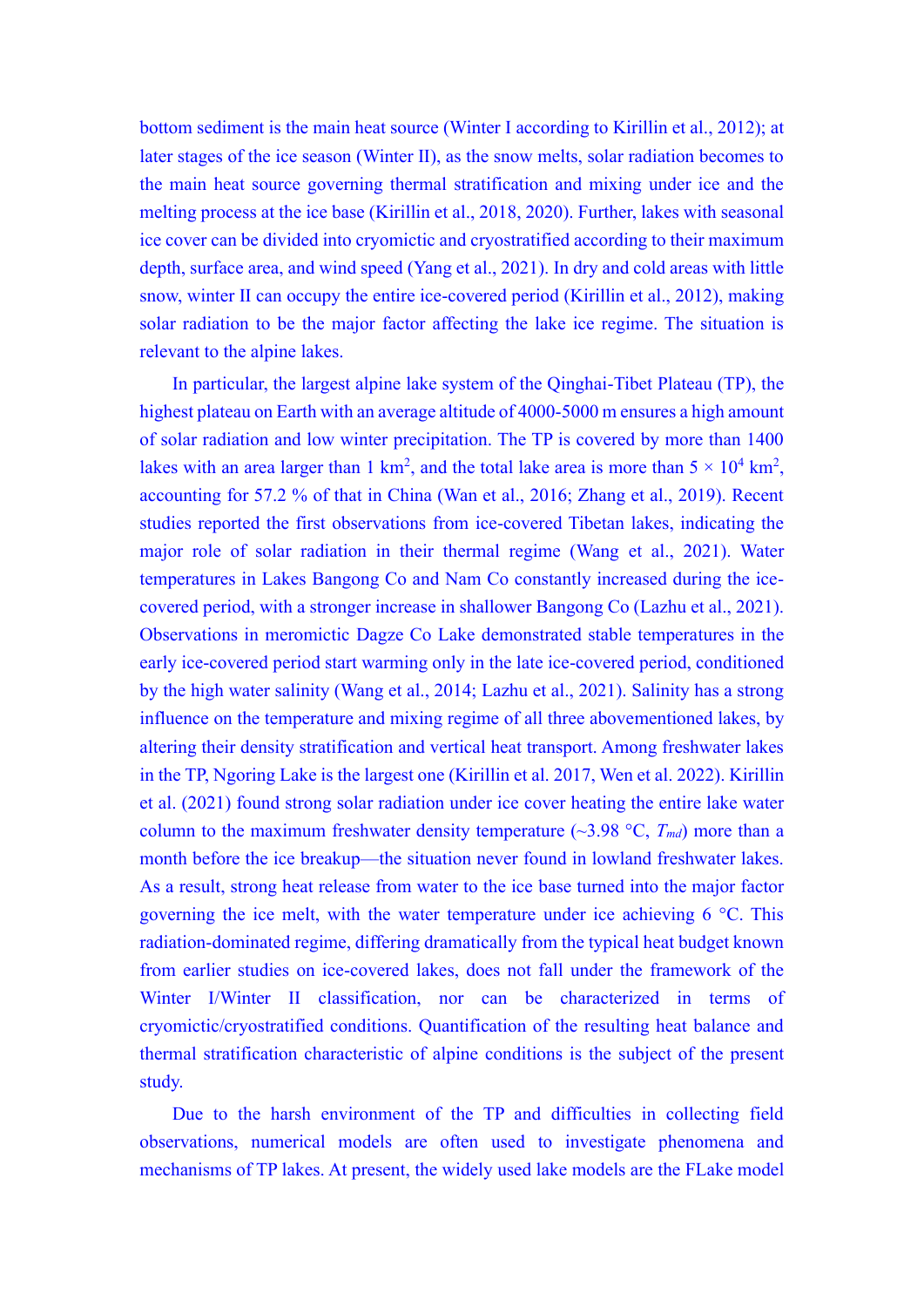and the lake scheme coupled in the CLM (Community Land Model), CoLM (Common Land Model), and WRF (Weather Research and Forecasting Model) (Lazhu et al., 2016; Wen et al., 2016; Fang et al., 2017; Dai et al., 2018; Huang et al., 2019; Song et al., 2020; Wu et al., 2021). However, for computational efficiency, winter dynamics in these highly-parameterized lake models are represented in a rather simplified way, lacking the detailed mechanisms of heating by radiation and resulting vertical heat transports across the water column (Lazhu et al., 2016; Wen et al., 2016; Huang et al., 2019). As an alternative, we adopt for this study a "classical" two-equation turbulence modeling approach proving its reliability in decades of studies on the environmental turbulent fluid dynamics. The one-dimensional model LAKE implements the approach in application to lake dynamics and was applied previously to different lakes (Stepanenko et al., 2011, 2016; Guseva et al., 2016). We combine modeling with in situ observations from Ngoring Lake, data on weather forcing and remote sensing to: (i) test the ability of a one-dimensional lake model LAKE to simulate temperature and stratification driven by intense solar heating in ice-covered Lake Ngoring; (ii) conduct series of sensitivity experiments aimed at revealing the role of meteorological forcing and ice optical properties in lake temperature and mixing regime; and (iii) reveal the effects of temperature distribution before ice breakup on lake heat storage and lake- atmosphere heat transfer."

line 144 - is this lake salty like other TP lakes? this become important later when under ice temps go above 4 ℃.

**Reply:** Thanks for your question. Ngoring Lake is a freshwater lake (0.27 g kg<sup>-1</sup>, Shen et al., 2012), which is different from other lakes such as Qinghai Lake  $(12.3 \text{ g kg}^{-1})$ , Selin Co Lake  $(18.7 \text{ g kg}^{-1})$ , Nam Co Lake  $(1.7 \text{ g kg}^{-1})$  (Wu et al., 2021) and Zhari Namco Lake (14.8 g kg<sup>-1</sup>), Dagze Co Lake (18 g kg<sup>-1</sup>) (Lazhu et al., 2021). According to the simulation, lake temperature can exceed 4 ℃ without salinity, so salinity does not play an important role.

⚫ Figure 1. Where is Nordic lake?

**Reply:** Thanks for your question. The Nordic lake in the original text refers to Kilpisjärvi Lake (69.05º N, 20.83º E, 473 m a.s.l.), which is located in northern Finland (Lei et al., 2012). The main research area of this paper is Ngoring Lake. Kilpisjärvi Lake provides its driving data as an auxiliary lake different from Ngoring Lake.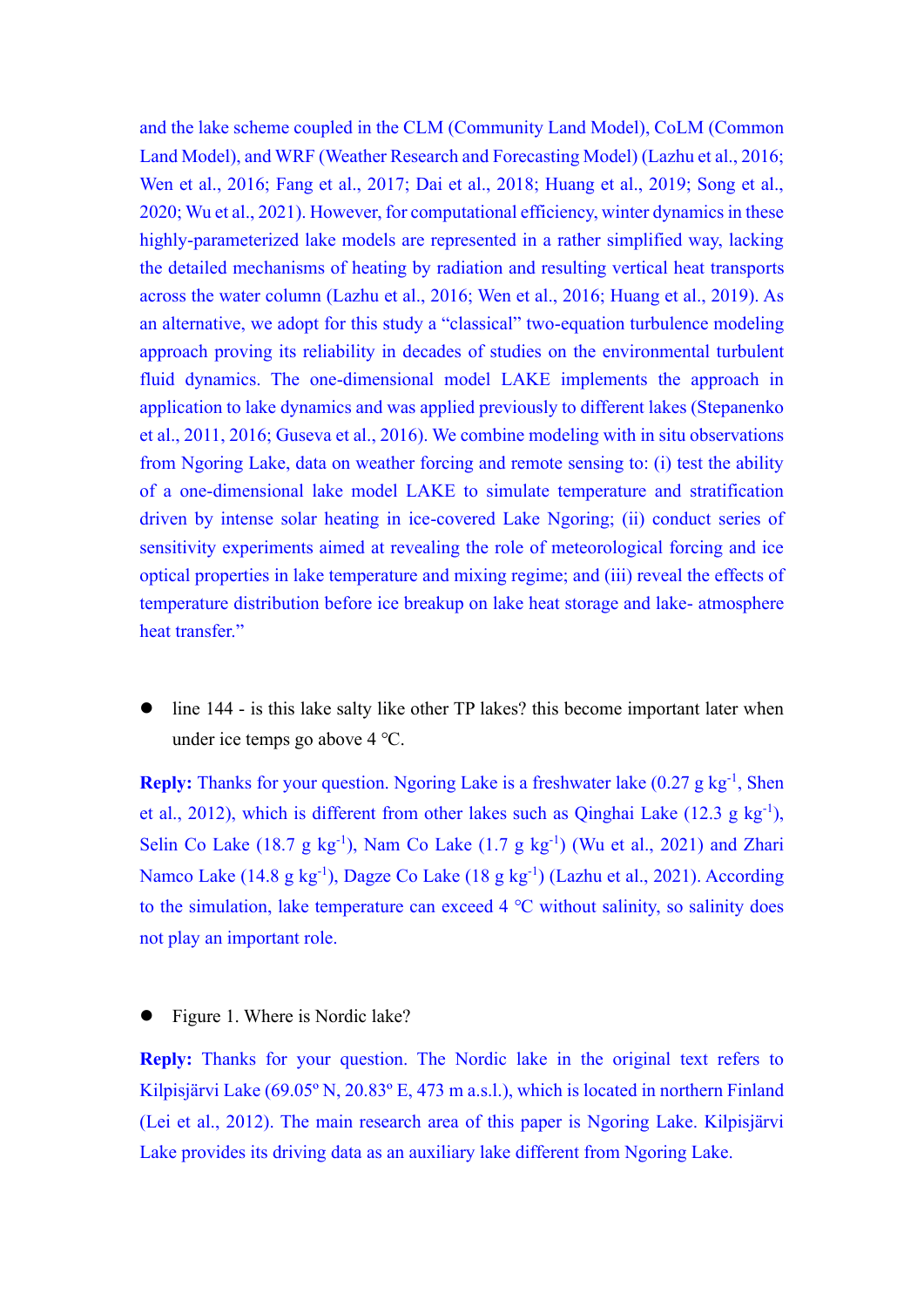What is bathymetry of lake - we more interested in that than topography. Where is water temperature sampled?

**Reply:** Thanks for your question. Ngoring Lake has a maximum depth of 32 m and an average depth of 17 m. Water temperature is measured at the WS point (35.03º N, 97.70º E, Figure 1). The bathymetry of Ngoring Lake and WS has been added in Figure 1.



**Figure 1. (a) Location of Ngoring Lake, the pentagram denotes the lake border station (LBS) and water temperature measurement point (WS). (b) The bathymetry of Ngoring Lake. (b) adapted from (Kirillin et al., 2021).**

⚫ line 168 - need to say specifically where profile was taken and add to figure 1.

**Reply:** Thanks for your advice. The water temperature measurement site (WS, 35.03º N, 97.70º E) has been added in Figure 1.

⚫ Fgure 2 --Use a continuous shading, not something with 1 ℃ steps, when whole range of interest is really 0 - 4 ℃

**Reply:** Thanks for your suggestion. Figure 2 has been revised with a continuous shading and 0.1 °C interval.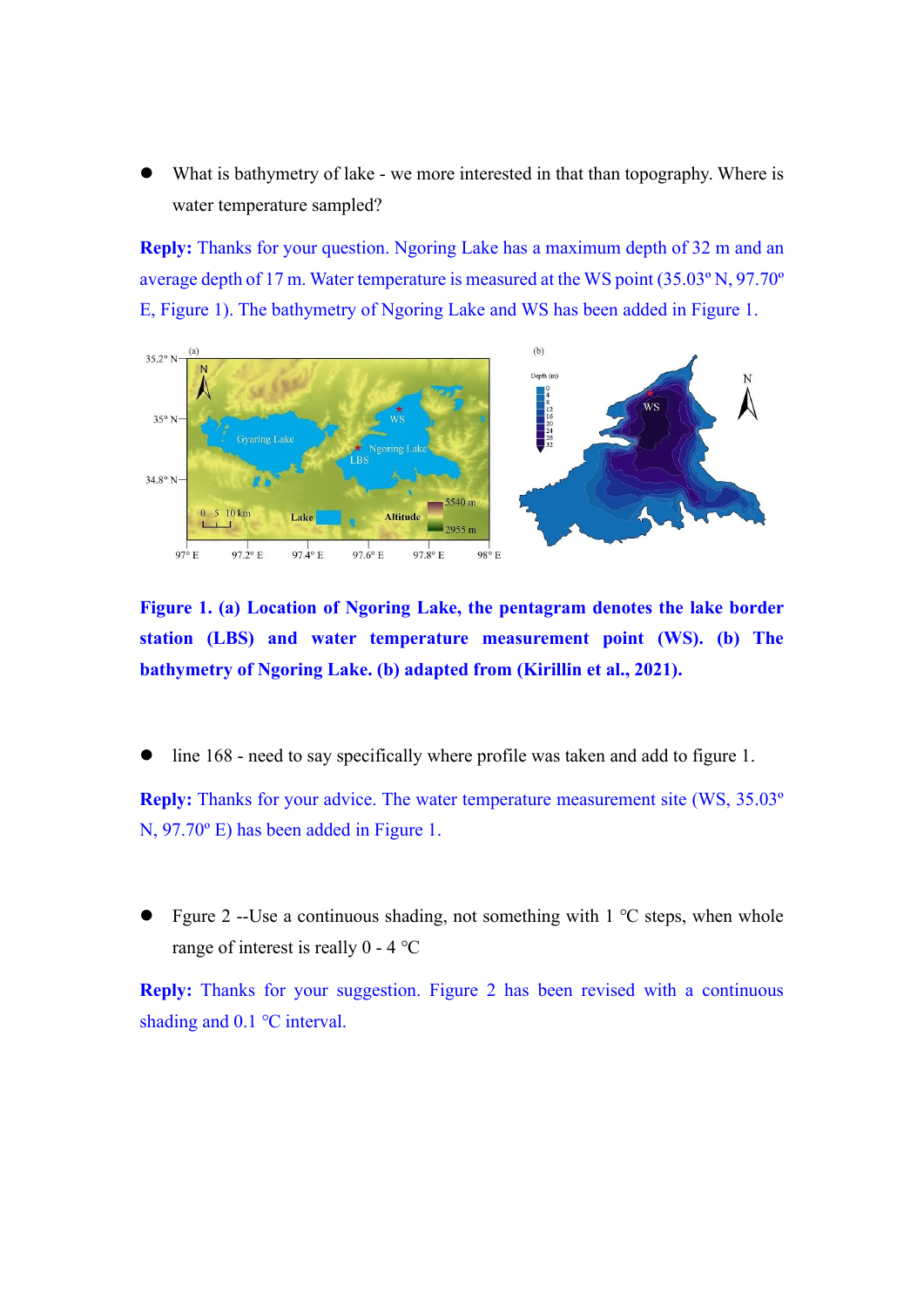

**Figure 2. (a) The daily average water temperature observations of Ngoring Lake at the surface (Ts), 2 m, 9 m, and 22 m from November 1, 2015 to June 1, 2016. Ts is MODIS lake surface temperature. The gray reference lines denote 3.98 ℃ and 0 ℃, respectively. The pink shaded area denotes ice-covered period. The water temperature profile (b) observed and (c) simulated in CTL. The ice-covered period is represented between the two red dashed lines.**

⚫ Line 308 - " Thereafter, the lake was mixed,.." You need a discussion in intro about Winter II and solar driven convection for this statement to make sense.

**Reply:** Thank you and follow your suggestion. I discussed the convection caused by solar radiation heating shallow water during ice-covered period. The following sentence has been added in Section 4.1.1:

"Ngoring Lake is mostly covered only by bare ice in winter due to drought, less precipitation and snow. In the early ice-covered phase (from December 12 to March 7), the whole lake mixed completely because solar radiation penetrated ice and heated the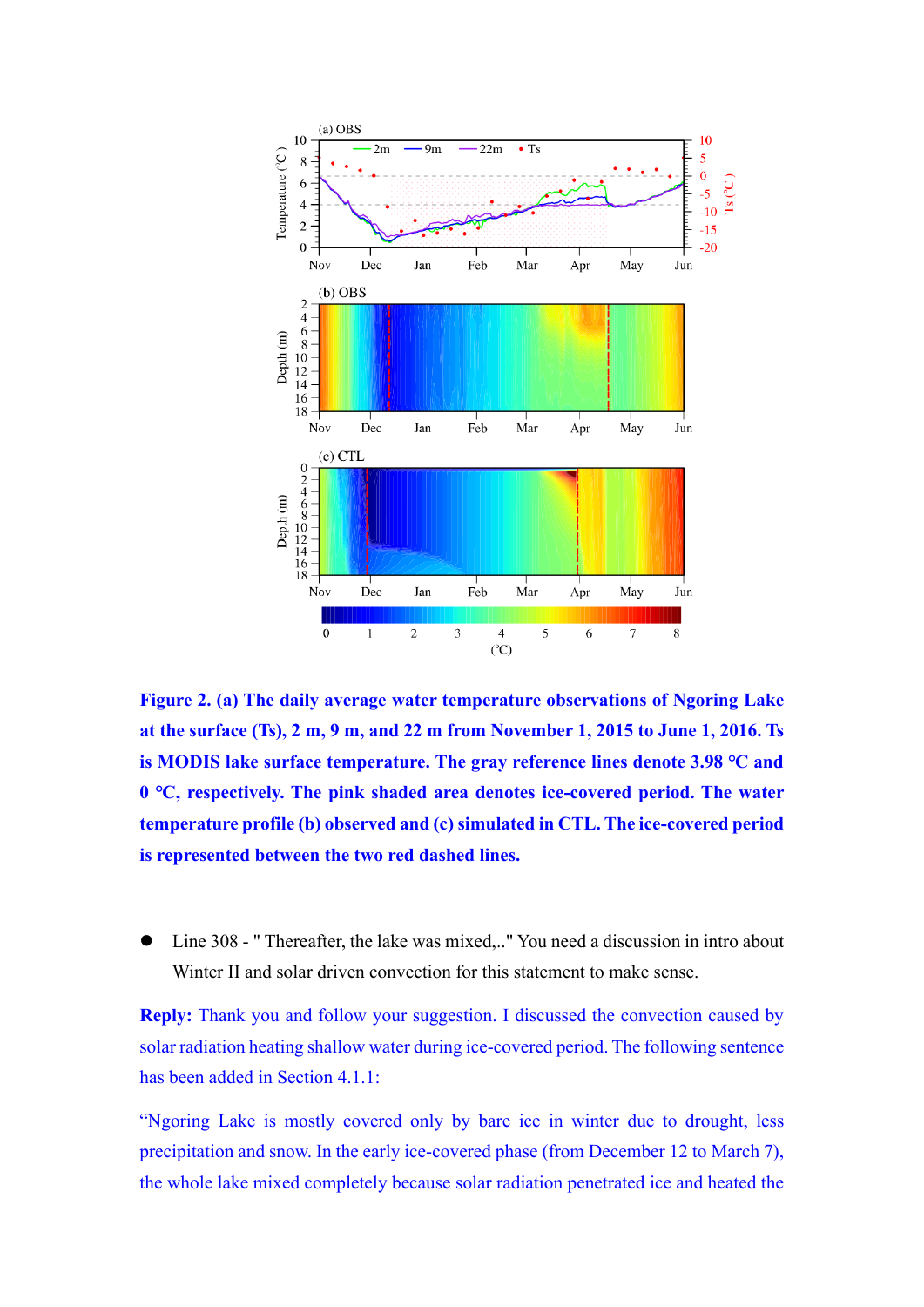upper water, which was warm (< *Tmd*), heavy and sinking (Fig. 2b) (Kirillin et al., 2012). In parallel, water temperature continued to warm until reached  $T_{md}$  on March 7 (Fig. 2a)."

■ Line 329 - Don't abbreviate Kilpisjärvi Lake as K lake. It might be better to refer to it as lake Kilpisjärvi, as jarvi just means lake in Finnish. There are also no details on this lake - how deep how wide? Other publications on this data.

**Reply:** Thanks for your suggestion and the explanation about järvi. All abbreviations K Lake have been changed to Kilpisjärvi Lake in the revised manuscript and K changed to Kilpis in Figure 3. The details of Kilpisjärvi Lake  $(37 \text{ km}^2, \text{average depth } 19.5 \text{ m},$ maximum depth 57 m) as described below have been added in Section 2.2.3:

"ERA5-Land data is applied for a comparative analysis of warming mechanisms and thermal conditions in Tibetan ice-covered lakes against those in the Arctic. The reanalysis forcing data for the geographical position 69.05º N, 20.83º E was adopted as "typical" arctic weather conditions. Northern Fennoscandia is covered by several lakes characterized by the longest ice-covered period in Western Europe. The largest of these lakes, Kilpisjärvi, has a similar morphometrical feature to Ngoring (average depth 19.5 m, maximum depth 57 m, surface area  $37 \text{ km}^2$ ). The lake has been intensively studied in the last decades (Kirillin et al., 2015, 2018; Leppäranta et al., 2017, 2019). Its underice water temperature remained stable during winter from 1992 to 1993 (Tolonen, 1998). In the following, model experiments forced by the ERA5 weather data (1992-1993) for the Arctic refer to "Kilpisjärvi" runs."

⚫ Figure 3 - use same x-axis formats for dates. Different data for temps is plotted so also hard to compare Y-axis of a and b.

**Reply:** Thanks for your suggestion. According to another reviewer's suggestion that deleting unimportant parts because the manuscript is too long, I have deleted the right panel of Figure 3 and merged the left panel with Figure 2.

⚫ Figure 4 - comment on differences in wind speeds in driving one lake to be cyrostratified and the other cyromictic. The long polar night above artic circle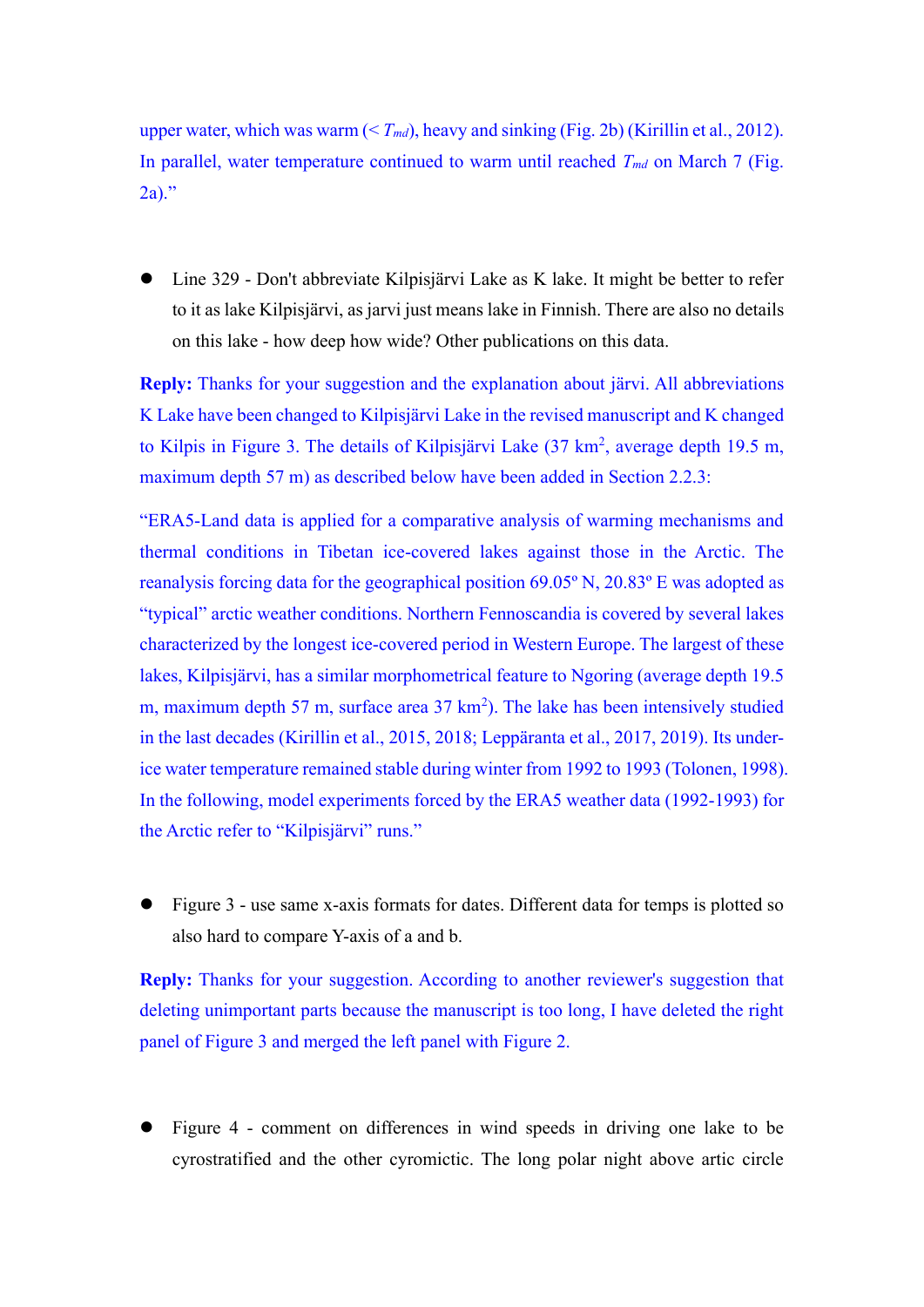drives Fig 4 b, so timing of magnitude of solar radiations drives most of differences in under ice convection.

**Reply:** Yes, I agree with you. Compared with Ngoring Lake, the wind speed of Kilpisjärvi Lake is relatively small, so Kilpisjärvi Lake is cryostratified lake which is deeper lakes or those with calmer winds, result in ice forming just above deeper waters of 3–4 °C (Tolonen et al., 1998). Due to the polar night phenomenon during Winter in Kilpisjärvi Lake, the variation range of lake temperature is small and remains stable for a long time.

⚫ Line 370 - this question on under ice heating needs to better motivated by a revised introduction.

**Reply:** Thanks for your suggestion. The introduction has been revised.

#### **References**

Shen, D. F., Li, S. J., Jiang, Y. J. and Chen, W.: Water environment characteristics and regional climate response of typical lakes in Yellow River headwater area, J. Arid Environ., 26, 91-97, doi: 10.13448/j.cnki.jalre.2012.07.030, 2012.

Wu, Y., Huang, A. N., Lazhu, Yang, X. Y., Qiu, B., Zhang, Z., Q. and Zhang X., D.: Numerical Study of the thermal structure and circulation in a large and deep dimictic lake over Tibetan Plateau, J. Geophys, 126, 1-22, doi: 10.1029/2021jc017517, 2021.

Lazhu, Yang, K., Hou, J. Z., Wang, J. B., Lei, Y. B., Zhu, L. P., Chen, Y. Y., Wang, M. D. and He, X. G.: A new finding on the prevalence of rapid water warming durinig lake ice melting on the Tibetan Plateau, Sci. Bull., 66, 2358-2361, doi: 10.1016/j.scib.2021.07.022, 2021.

Lei, R. B., Leppäranta, M., Cheng, B., Heil, P. and Li, Z. J.: Changes in ice-season characteristics of a European Arctic lake from 1964 to 2008, Clim Change, 115, 725- 739, doi: 10.1007/s10584-012-0489-2, 2012.

Leppäranta, M., Lindgren, E. and Shirasawa, K.: The heat budget of Lake Kilpisjärvi in the Arctic tundra, Hydrology Research, 48, 969-980, doi: 10.2166/nh.2016.171, 2017. Leppäranta, M., Lindgren, E., Wen, L. J. and Kirillin, G.: Ice cover decay and heat balance in Lake Kilpisjärvi in Arctic tundra, Journal of Limnology, 78,163-175, doi: